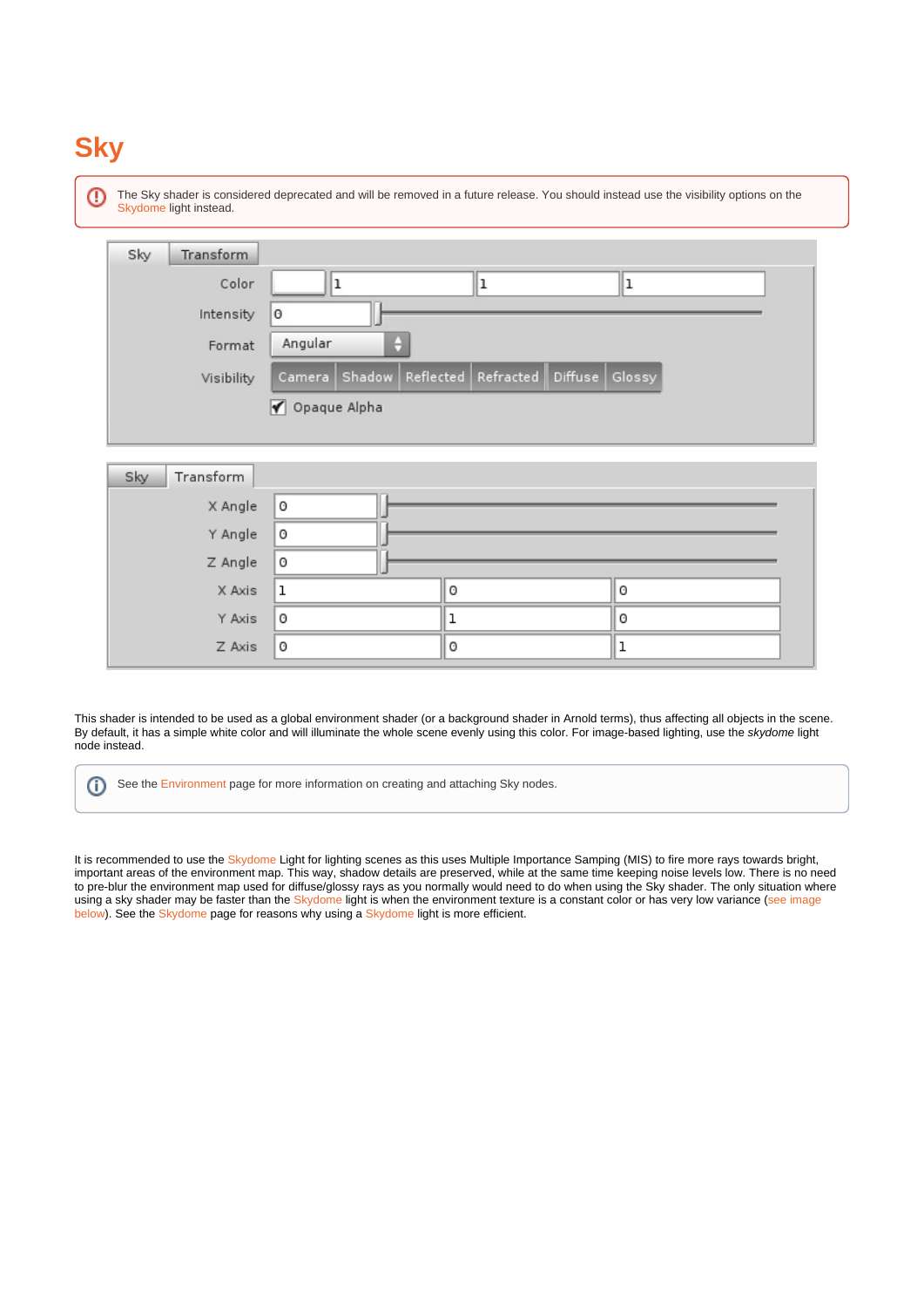

#### **Color**

The color to be used as the environment. This could be mapped to an image probe.

#### **Intensity**

A multiplier for the color.

#### **Format**

How the environment/image will be interpreted. The type of map connected can be set to Mirrored Ball, Angular or Lat-long.

Cubic was deprecated in Arnold 4.1.4.0 and removed from HtoA 0.12.Λ

## **Visibilty**

Controls the Sky visibility to specific rays. To ensure the Sky isn't being used as a light, turn off Diffuse and Glossy visibility.

#### **Opaque Alpha**

The opacity settings of the sky shader, as seen in the camera viewport. Useful when scene geometry visibility is blocked by the sky node.

# <span id="page-1-0"></span>[XYZ Angle](#page-1-0)

#### **X Angle**

This provides an X orientation for the sky based on Euler angles.

#### **Y Angle**

This provides a Y orientation for the sky based on Euler angles.

#### **Z Angle**

This provides a Z orientation for the sky based on Euler angles.

# <span id="page-1-1"></span>**[Orientation](#page-1-1)**

This can be used to link the XYZ axes against an object's orientation. Once picked, the rotation axes of an object is transformed, by a set of expression, into the corresponding axes set. This way, you can simply rotate the object to interactively adjust the sky orientation.

### **X Axis**